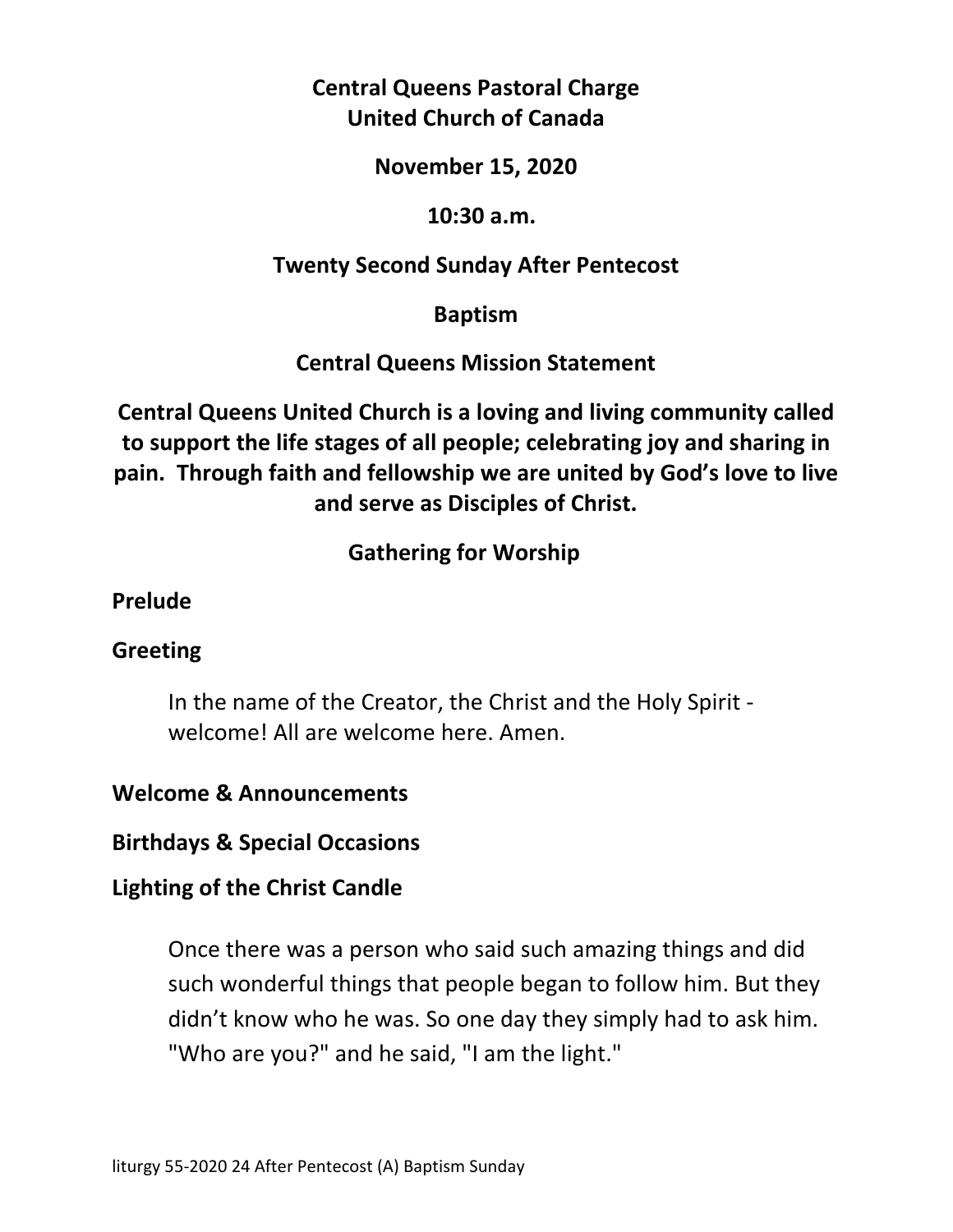## **Quiet Preparation for Worship**

### **Bible Presentation**

### **Introit**

### **Call to Worship**

 Hear the waters of baptism calling and inviting us to be renewed by this sign of God's love. We answered the call to be God's people and we live in the ways of the Christ.

 Hear the Spirit of God among us reminding us that we are beloved children of God. We answered the call to be God's people and we live in the ways of the Christ.

 Let us gather to worship in the assurance of God's unconditional love. Let us worship God.

| <b>Hymn</b> | "Joyful, Joyful We Adore You" | VU #232 |
|-------------|-------------------------------|---------|
|             |                               |         |

### **Prayer of Approach**

 Creator God, the baptismal waters remind us of creation and we remember you have created us as your people. **This is good news!** You sent your child, Jesus, to be the presence of love among us and to show us how to be more loving.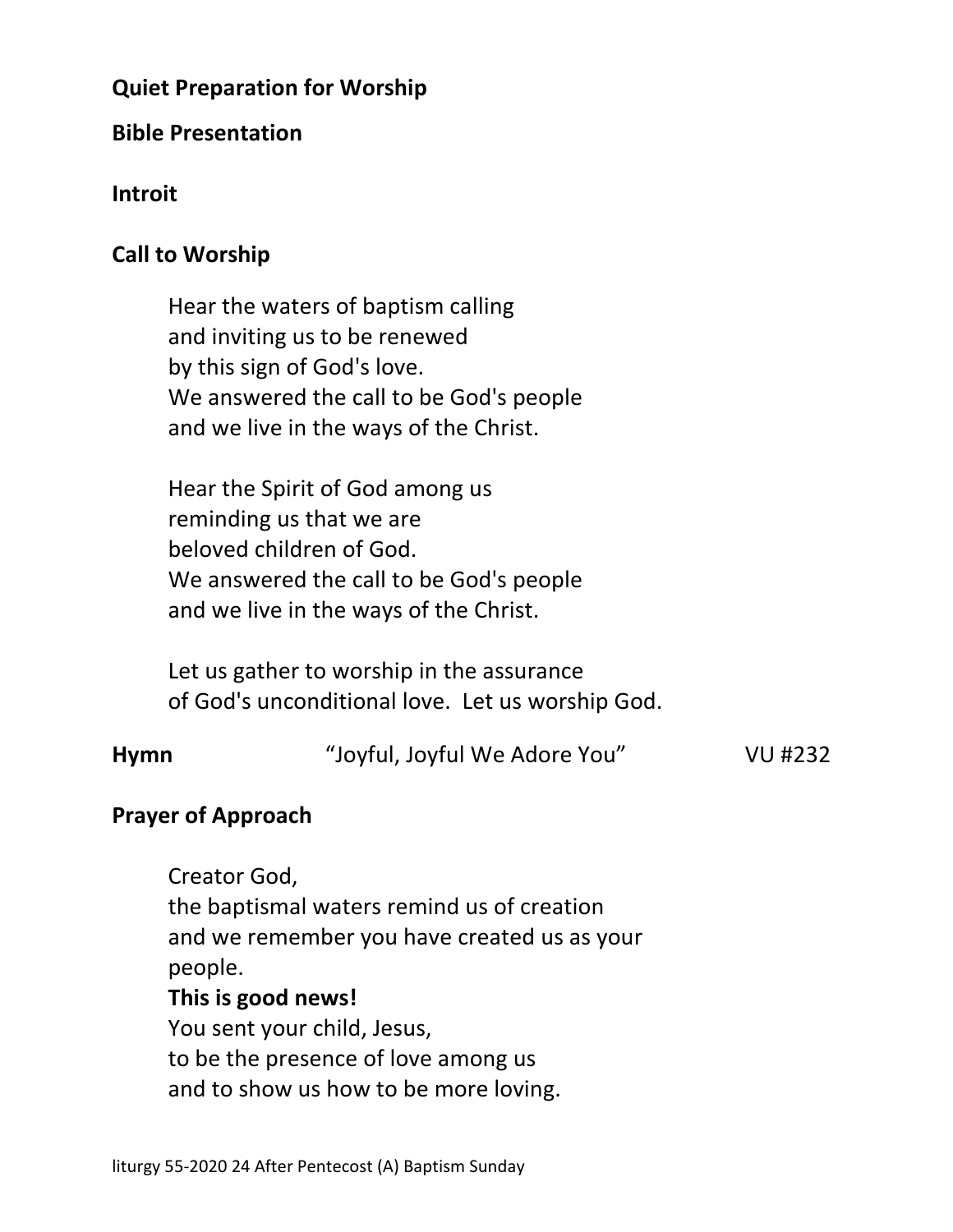#### **This is good news!**

 You sent your Spirit to teach us how to please you with our words and actions. **This is good news!**  As we received our good news, help us to be good news for others.

*We share in the ancient prayer Jesus prayed ...* 

 **Lord's Prayer** 

 **Our Father, who art in heaven, hallowed be thy name. Thy Kingdom come, thy will be done on earth, as it is in heaven. Give us this day our daily bread; and forgive us our trespasses, as we forgive those who trespass against us; and lead us not into temptation, but deliver us from evil. For thine is the kingdom, the power, and the glory, for ever and ever. Amen.** 

**Psalm 43-44** VU #768-769

### **Sacrament of Holy Baptism**

| <b>Hymn</b> | "Wash, O God, Our Sons and Daughters" | VU #442 |
|-------------|---------------------------------------|---------|
|-------------|---------------------------------------|---------|

### **Introduction**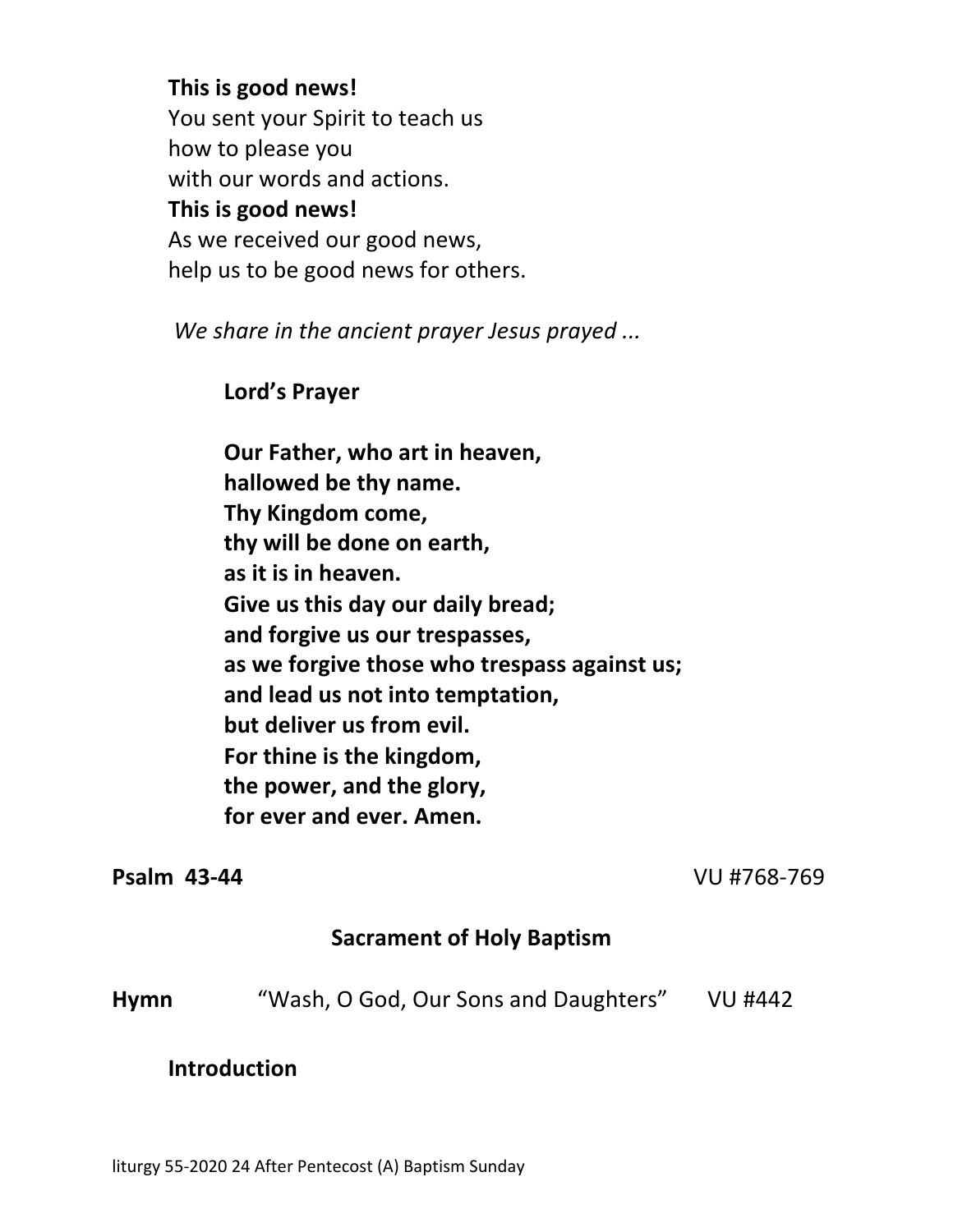Sisters and brothers, let us celebrate the gift of grace given to us in the sacrament of baptism.

 **There is one body and one Spirit; we have one hope in Christ.** 

 There is one Lord, one faith, one baptism, one God, Creator of us all.

 **Out of the water of baptism we rise with new life, forgiven, renewed, and one with Christ, members of Christ's body.** (based on Ephesians 4:4-6)

### **Presentation**

 On behalf of the congregation of Central Queens Pastoral Charge I present the following people for initiation into the body of Christ through the Sacrament of Baptism:

### **Cillion Thomas Shiels**

### **Johnny Declan Shiels**

### **Profession of Faith**

 Desiring freedom of new life in Christ, do you promise to resist evil and live in love and justice with all people, celebrating each as a unique person of God?

### **I do, by the grace of God.**

 Do you believe in God, Source of Love, in Jesus the Christ, love incarnate, and in the Holy Spirit, love's power?

### **I do, by the grace of God.**

 Will you join with your sisters and brothers in the mission and ministry of Christ's church?

#### **I will, God being my helper.**

 Will you share with your child the Christian life, and seek to grow with them in faith, hope, and love?

 **I will, God being my helper.**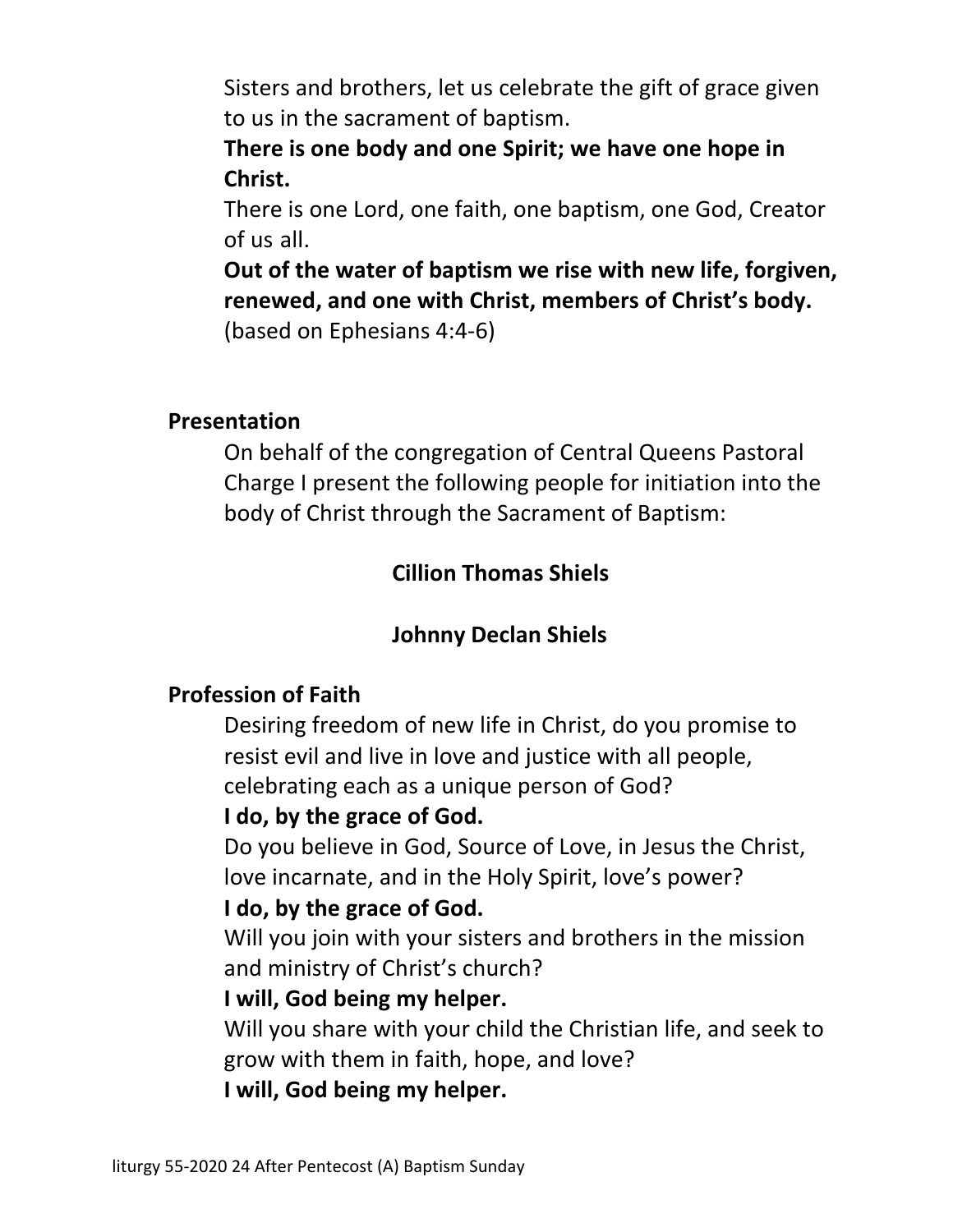**Congregational Commitment** (please stand)

 Let us pledge to Declan and Ashley our support and care.  **As a baptized and baptizing church, we commit ourselves to support and uphold you within the community of faith. May God grant us all the grace to live our baptism.** 

### **A Statement of Faith: United Church New Creed**

 We are not alone, we live in God's world.

 We believe in God: who has created and is creating, who has come in Jesus, the Word made flesh, to reconcile and make new, who works in us and others by the Spirit.

We trust in God.

 We are called to be the Church: to celebrate God's presence, to live with respect in Creation, to love and serve others, to seek justice and resist evil, to proclaim Jesus, crucified and risen, our judge and our hope.

 In life, in death, in life beyond death, God is with us. We are not alone.

Thanks be to God.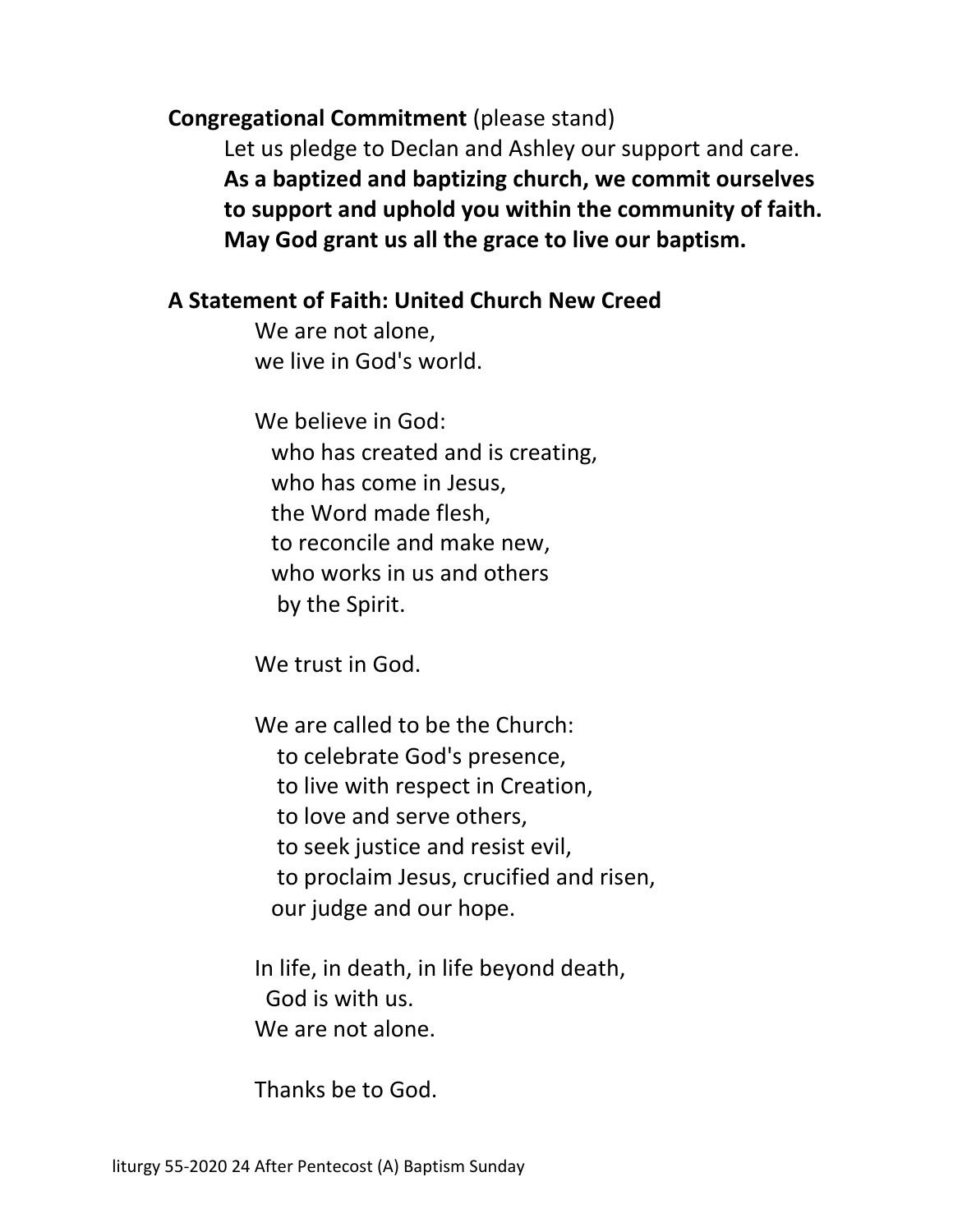#### **Prayer of Thanksgiving and the Pouring of Water**

 God be with you.  **And also with you.**  Lift up your hearts.  **We lift them up to God.**  It is good to give God thanks and praise.  *(water is poured)* 

 Gracious and Holy God, we bless you for the gift of life, and, within it, the gift of water. Over its unshaped promise your Spirit hovered at creation; by water comes the growth of the earth. Through water you led the children of Israel to freedom; in the waters of the Jordan your Child Jesus was baptized. Now may your Spirit be upon us and what we do, that this water may be a sign for all of new life in Christ, in whose name we pray. **Amen**

#### **Baptism**

 **N** I baptize you in the name of the God (Source of Love), and of the Jesus (Love incarnate), and of the Holy Spirit (Love's power)**. Amen** 

#### **Blessing**

 May the blessing of the one God, Mother and father of us all, be with you today and always. **Amen** 

#### **Signing of the Cross**

 **N,** with the sign of the cross, you are claimed as Christ's for ever. **Amen** 

### **Laying on of Hands**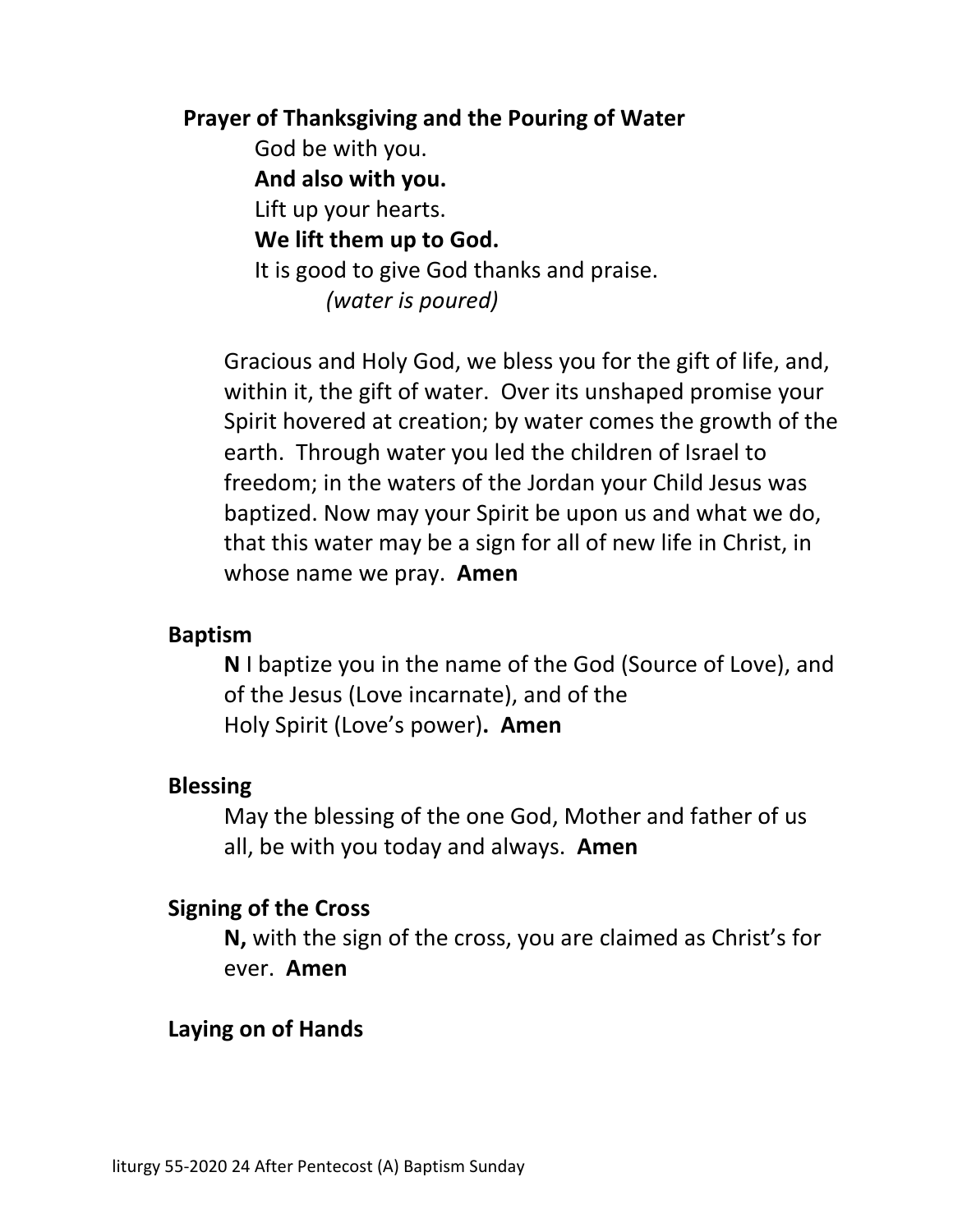**N**, the power of the Holy Spirit work within you, that being born of water and the Spirit, you may be a faithful witness of Jesus the Christ. **Amen.** 

#### **Giving of a Candle**

 Receive this candle, it symbolizes that in Baptism we have passed from darkness into light. Shine as a light in this world, to the glory of God.

#### **Welcome**

 In the hold of faith, we welcome you with joy and thanksgiving.

 **We are members of the Body of Christ. We are inheritors of God's promise. In the name of Christ, we welcome you.** 

#### **Blessing and Dismissal**

 The grace of Christ attend you, the love of God surround you, the Holy Spirit keep you. Amen

 **Baptismal Benediction** May God Who Creates You VU #454

 **May God who creates you give you light; may God who sustains you make you wise; may God who protects you give you joy, may God who surrounds you give you peace.** 

### **Presentation of Our Gifts**

### **Offertory Invitation**

Just as the waters of the earth are abundant and full of life, so are the blessings God pours upon us daily. Let us now joyfully offer our tithes, pledges, and offerings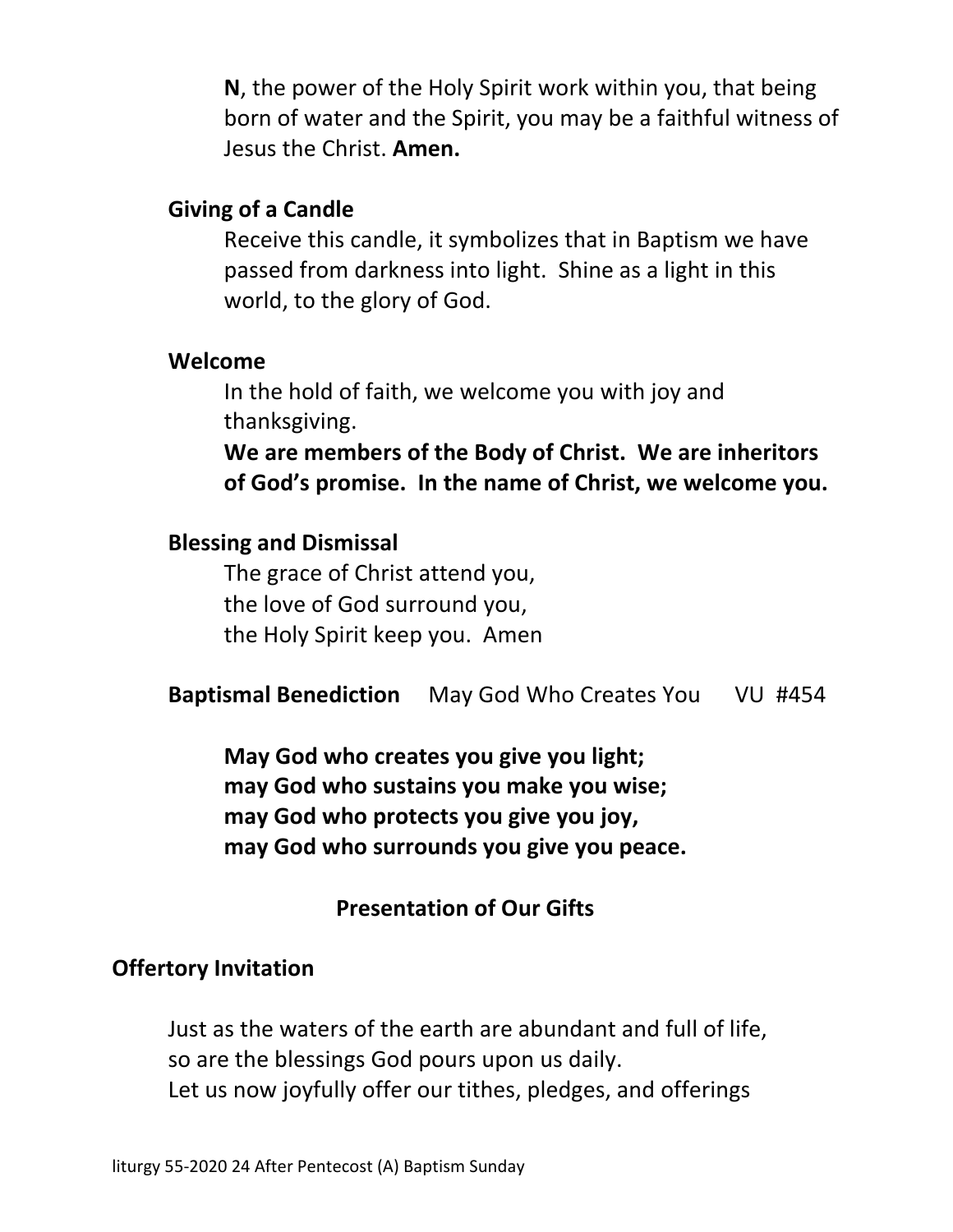with the hope that they may enable others to feel immersed in God's love.

|  | <b>Offertory</b> | What Can I Do? | MV #191 |
|--|------------------|----------------|---------|
|--|------------------|----------------|---------|

**Presentation of Offering** 

#### **Offertory Prayer**

**Giver and Sustainer of Life, pour out your blessing upon these gifts and upon all who give from their hearts. Multiply them so they reach farther than our imaginations can carry them. In the blessed name of our God, we pray. Amen.** 

#### **Listening for the Word**

### **Sacred Reading**

#### **Jonah 2:3-6**

 You cast me into the deep, into the heart of the seas, and the flood surrounded me; all your waves and your billows passed over me.  $4$ Then I said, 'I am driven away from your sight; how shall I look again upon your holy temple?'  $5$ The waters closed in over me: the deep surrounded me; weeds were wrapped around my head  $6$  at the roots of the mountains. I went down to the land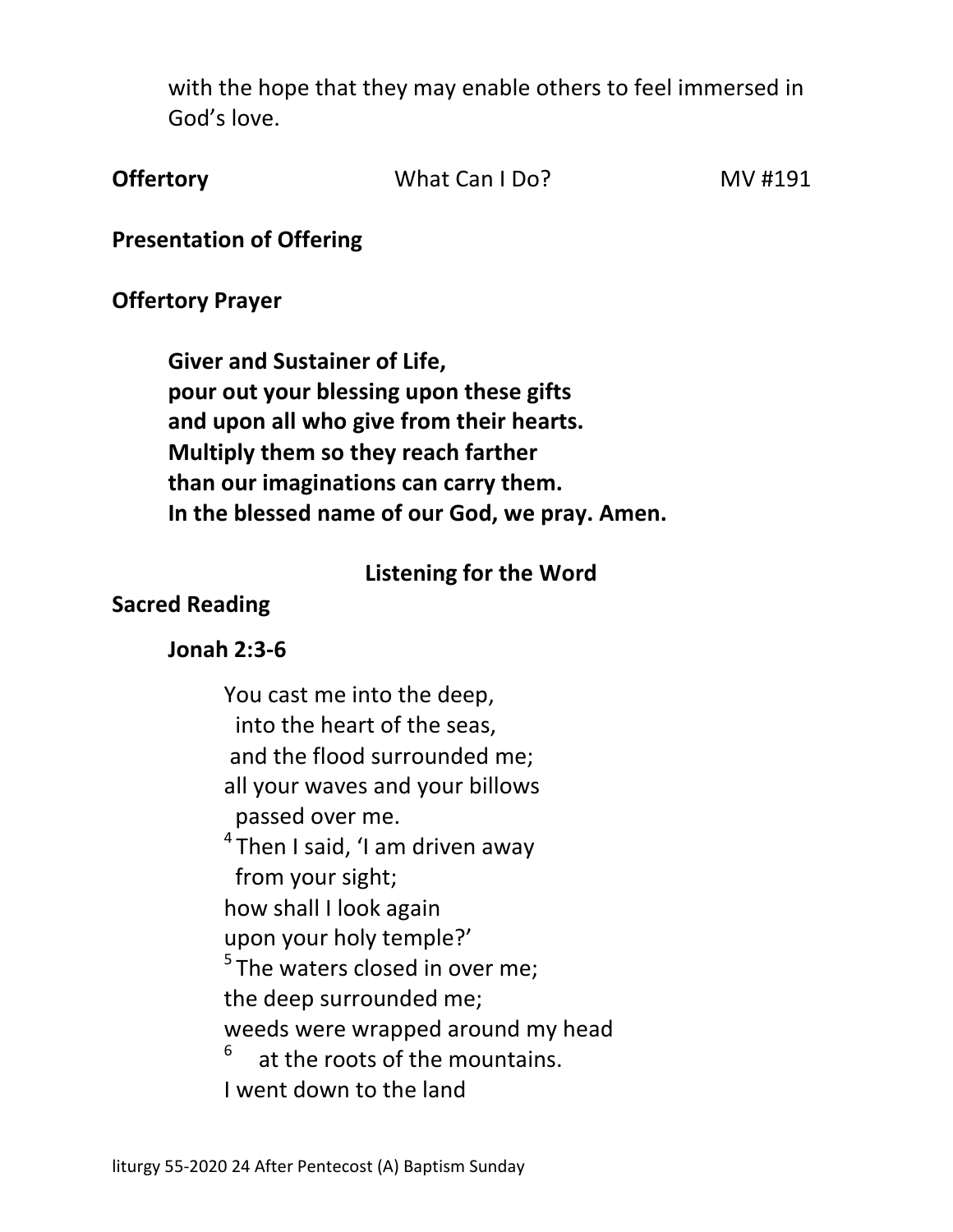whose bars closed upon me forever; yet you brought up my life from the Pit, O LORD my God.

### **Matthew 3:13-17**

<sup>13</sup> Then Jesus came from Galilee to John at the Jordan, to be baptized by him.  $^{14}$  John would have prevented him, saying, "I need to be baptized by you, and do you come to me?" <sup>15</sup> But Jesus answered him, "Let it be so now; for it is proper for us in this way to fulfill all righteousness." Then he consented.  $^{16}$  And when Jesus had been baptized, just as he came up from the water, suddenly the heavens were opened to him and he saw the Spirit of God descending like a dove and alighting on him.  $17$  And a voice from heaven said, "This is my Son, the Beloved, with whom I am well pleased."

### **Anthem**

**Sermon** 

**Pastoral Prayer**

### **Responding to the Word**

**Hymn** "Here I Am, Lord" VU #509

#### **Blessing**

Remember you are a beloved child of God.  **We will live for God.**  You have been baptized as a follower of Christ.  **We will live for God!**